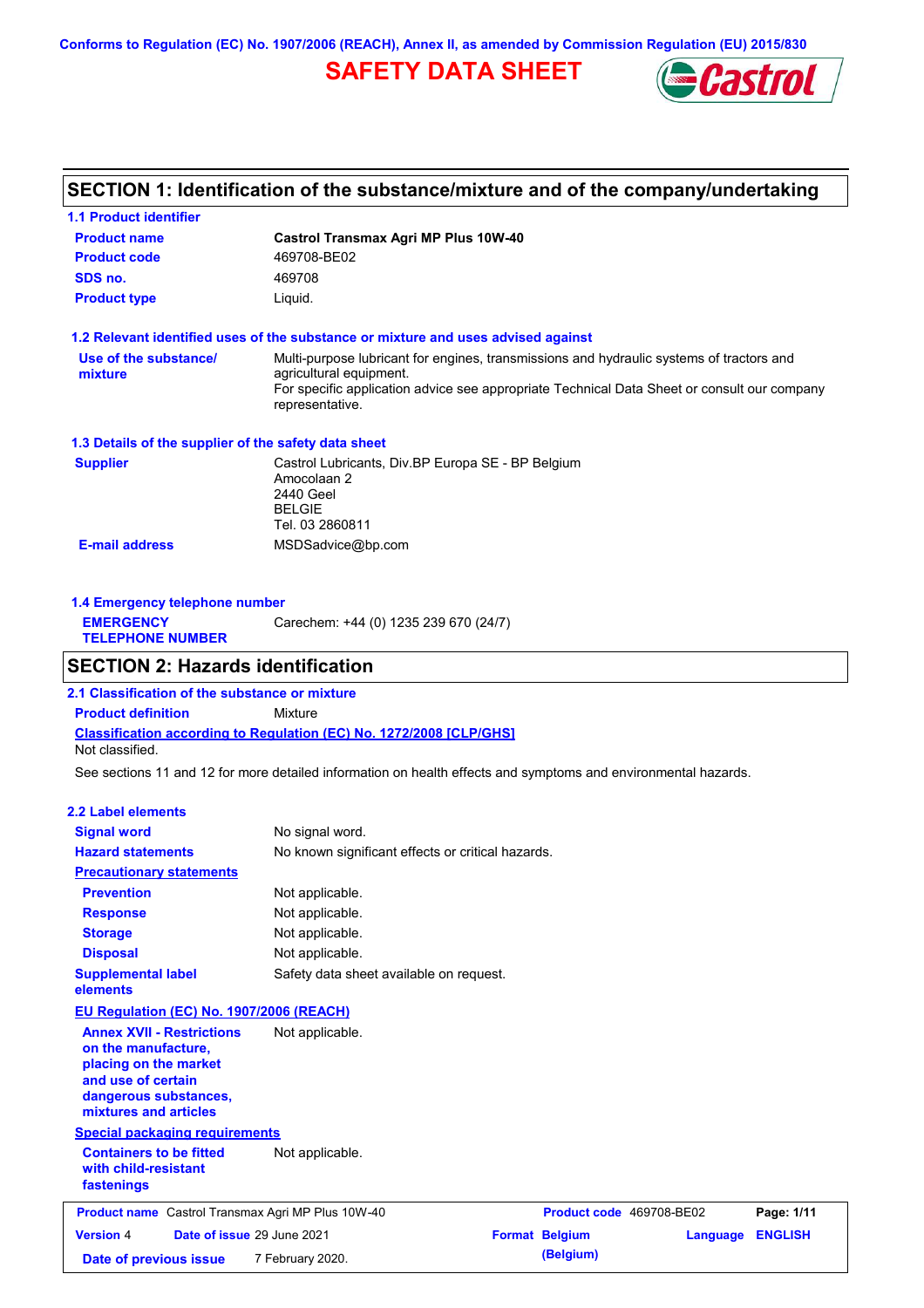#### **Conforms to Regulation (EC) No. 1907/2006 (REACH), Annex II, as amended by Commission Regulation (EU) 2015/830**

## **SECTION 2: Hazards identification**

| <b>Tactile warning of danger</b>                                                                                         | Not applicable.                                                                                                                                                                                                                                                                                                                                                                                                                                                                                                                                                                                                                                        |
|--------------------------------------------------------------------------------------------------------------------------|--------------------------------------------------------------------------------------------------------------------------------------------------------------------------------------------------------------------------------------------------------------------------------------------------------------------------------------------------------------------------------------------------------------------------------------------------------------------------------------------------------------------------------------------------------------------------------------------------------------------------------------------------------|
| 2.3 Other hazards                                                                                                        |                                                                                                                                                                                                                                                                                                                                                                                                                                                                                                                                                                                                                                                        |
| <b>Results of PBT and vPvB</b><br>assessment                                                                             | Product does not meet the criteria for PBT or vPvB according to Regulation (EC) No. 1907/2006,<br>Annex XIII.                                                                                                                                                                                                                                                                                                                                                                                                                                                                                                                                          |
| <b>Product meets the criteria</b><br>for PBT or vPvB according<br>to Regulation (EC) No.<br><b>1907/2006, Annex XIII</b> | This mixture does not contain any substances that are assessed to be a PBT or a vPvB.                                                                                                                                                                                                                                                                                                                                                                                                                                                                                                                                                                  |
| Other hazards which do<br>not result in classification                                                                   | $\triangleright$ efatting to the skin.<br>USED ENGINE OILS<br>Used engine oil may contain hazardous components which have the potential to cause skin<br>cancer.<br>See Toxicological Information, section 11 of this Safety Data Sheet.<br>Note: High Pressure Applications<br>Injections through the skin resulting from contact with the product at high pressure constitute a<br>major medical emergency.<br>See 'Notes to physician' under First-Aid Measures, Section 4 of this Safety Data Sheet.<br>Experimental data on one or more of the components has been used to determine all or part of<br>the hazard classification of this product. |

## **SECTION 3: Composition/information on ingredients**

| <b>3.2 Mixtures</b>                                                                                                           |                                                                                                  |    |                                                                    |             |
|-------------------------------------------------------------------------------------------------------------------------------|--------------------------------------------------------------------------------------------------|----|--------------------------------------------------------------------|-------------|
| <b>Product definition</b><br>Mixture                                                                                          |                                                                                                  |    |                                                                    |             |
| Highly refined base oil (IP 346 DMSO extract < 3%). Proprietary performance additives.                                        |                                                                                                  |    |                                                                    |             |
| <b>Product/ingredient</b><br>name                                                                                             | <b>Identifiers</b>                                                                               | %  | <b>Regulation (EC) No.</b><br>1272/2008 [CLP]                      | <b>Type</b> |
| Distillates (petroleum), hydrotreated<br>heavy paraffinic                                                                     | REACH #: 01-2119484627-25 ≥50 - ≤75<br>EC: 265-157-1<br>CAS: 64742-54-7<br>Index: 649-467-00-8   |    | Not classified.                                                    | $[2]$       |
| Distillates (petroleum), hydrotreated<br>heavy paraffinic                                                                     | REACH #: 01-2119484627-25 ≥10 - ≤25<br>$EC: 265-157-1$<br>CAS: 64742-54-7<br>Index: 649-467-00-8 |    | Asp. Tox. 1, H304                                                  | [1] [2]     |
| Distillates (petroleum), solvent-<br>dewaxed heavy paraffinic                                                                 | REACH #: 01-2119471299-27 ≤5<br>EC: 265-169-7<br>CAS: 64742-65-0<br>Index: 649-474-00-6          |    | Not classified.                                                    | $[2]$       |
| Distillates (petroleum), solvent-<br>dewaxed heavy paraffinic                                                                 | REACH #: 01-2119471299-27 ≤3<br>$EC: 265-169-7$<br>CAS: 64742-65-0<br>Index: 649-474-00-6        |    | Asp. Tox. 1, H304                                                  | [1] [2]     |
| Phosphorodithioic acid, mixed O,O-bis REACH #: 01-2119521201-61<br>(2-ethylhexyl and iso-Bu and iso-Pr)<br>esters, zinc salts | EC: 288-917-4<br>CAS: 85940-28-9                                                                 | ≲3 | Skin Irrit. 2, H315<br>Eye Dam. 1, H318<br>Aquatic Chronic 2, H411 | $[1]$       |
| See Section 16 for the full text of the H statements declared above.                                                          |                                                                                                  |    |                                                                    |             |

### Type

[1] Substance classified with a health or environmental hazard

[2] Substance with a workplace exposure limit

[3] Substance meets the criteria for PBT according to Regulation (EC) No. 1907/2006, Annex XIII

[4] Substance meets the criteria for vPvB according to Regulation (EC) No. 1907/2006, Annex XIII

[5] Substance of equivalent concern

[6] Additional disclosure due to company policy

Occupational exposure limits, if available, are listed in Section 8.

| <b>Product name</b> Castrol Transmax Agri MP Plus 10W-40 |  |                                   | <b>Product code</b> 469708-BE02 |                       | Page: 2/11       |  |
|----------------------------------------------------------|--|-----------------------------------|---------------------------------|-----------------------|------------------|--|
| <b>Version 4</b>                                         |  | <b>Date of issue 29 June 2021</b> |                                 | <b>Format Belgium</b> | Language ENGLISH |  |
| Date of previous issue                                   |  | 7 February 2020.                  |                                 | (Belgium)             |                  |  |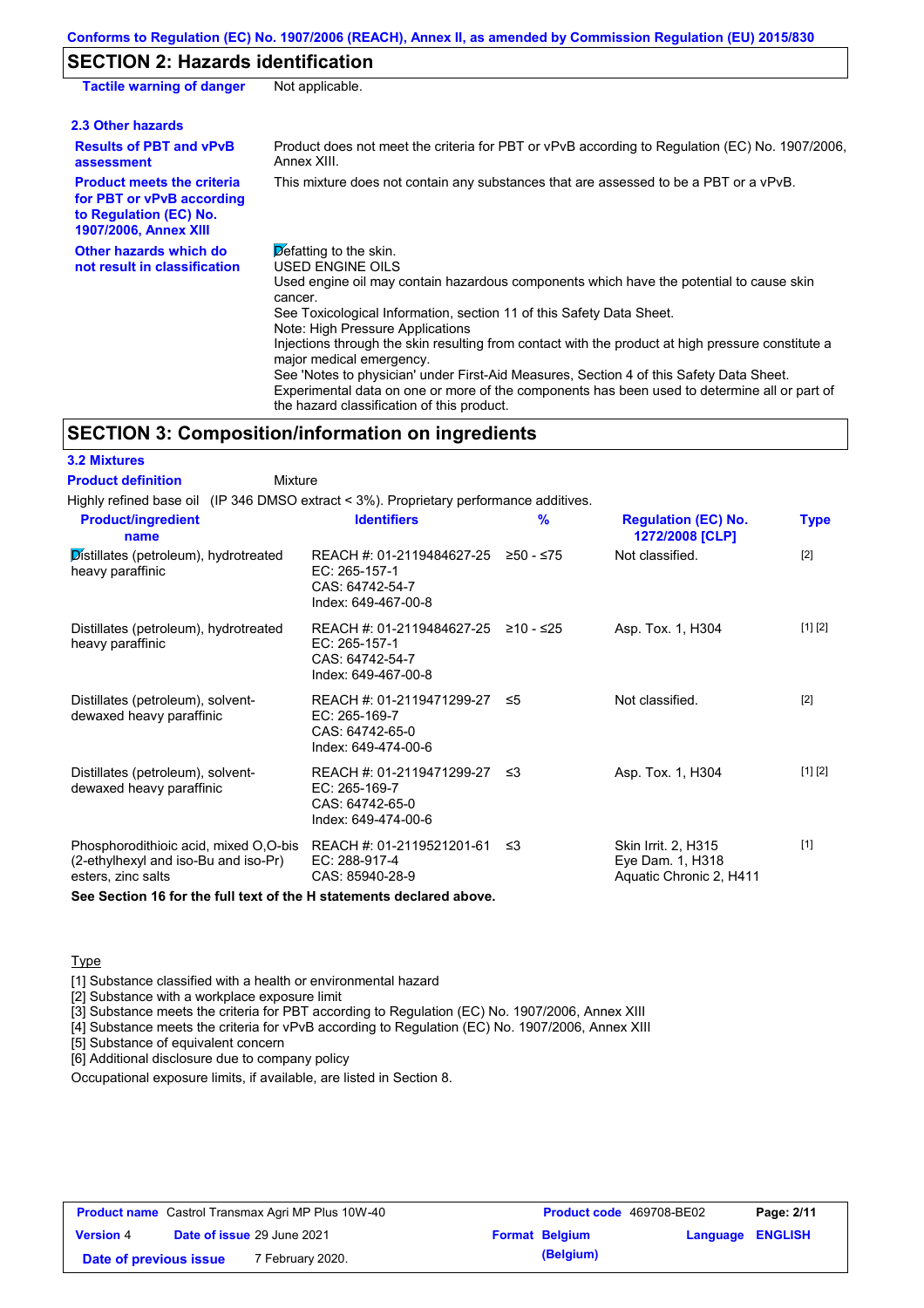## **SECTION 4: First aid measures**

#### Do not induce vomiting unless directed to do so by medical personnel. Get medical attention if symptoms occur. In case of contact, immediately flush eyes with plenty of water for at least 15 minutes. Eyelids should be held away from the eyeball to ensure thorough rinsing. Check for and remove any contact lenses. Get medical attention. **4.1 Description of first aid measures** If inhaled, remove to fresh air. Get medical attention if symptoms occur. **Ingestion Inhalation Eye contact Protection of first-aiders** No action shall be taken involving any personal risk or without suitable training. It may be dangerous to the person providing aid to give mouth-to-mouth resuscitation. **Skin contact** Wash skin thoroughly with soap and water or use recognised skin cleanser. Remove contaminated clothing and shoes. Wash clothing before reuse. Clean shoes thoroughly before reuse. Get medical attention if irritation develops.

#### **4.2 Most important symptoms and effects, both acute and delayed**

See Section 11 for more detailed information on health effects and symptoms.

| <b>Potential acute health effects</b> |                                                                                                                   |
|---------------------------------------|-------------------------------------------------------------------------------------------------------------------|
| <b>Inhalation</b>                     | Vapour inhalation under ambient conditions is not normally a problem due to low vapour<br>pressure.               |
| <b>Ingestion</b>                      | No known significant effects or critical hazards.                                                                 |
| <b>Skin contact</b>                   | Defatting to the skin. May cause skin dryness and irritation.                                                     |
| <b>Eye contact</b>                    | Not classified as an eye irritant. Based on data available for this or related materials.                         |
|                                       | Delayed and immediate effects as well as chronic effects from short and long-term exposure                        |
| <b>Inhalation</b>                     | Overexposure to the inhalation of airborne droplets or aerosols may cause irritation of the<br>respiratory tract. |
| <b>Ingestion</b>                      | Ingestion of large quantities may cause nausea and diarrhoea.                                                     |
| <b>Skin contact</b>                   | Prolonged or repeated contact can defat the skin and lead to irritation and/or dermatitis.                        |
| Eye contact                           | Potential risk of transient stinging or redness if accidental eye contact occurs.                                 |
|                                       | 4.3 Indication of any immediate medical attention and special treatment needed                                    |
| Notes to physician                    | Treatment should in general he symptomatic and directed to relieving any effects                                  |

| <b>Notes to physician</b> | Treatment should in general be symptomatic and directed to relieving any effects.                 |
|---------------------------|---------------------------------------------------------------------------------------------------|
|                           | Note: High Pressure Applications                                                                  |
|                           | Injections through the skin resulting from contact with the product at high pressure constitute a |
|                           | major medical emergency. Injuries may not appear serious at first but within a few hours tissue   |
|                           | becomes swollen, discoloured and extremely painful with extensive subcutaneous necrosis.          |
|                           | Surgical exploration should be undertaken without delay. Thorough and extensive debridement       |
|                           | of the wound and underlying tissue is necessary to minimise tissue loss and prevent or limit      |
|                           | permanent damage. Note that high pressure may force the product considerable distances            |
|                           | along tissue planes.                                                                              |

## **SECTION 5: Firefighting measures**

| 5.1 Extinguishing media                                                                                                    |                                                                                                                                                                                                                                                                                                                                                                   |  |
|----------------------------------------------------------------------------------------------------------------------------|-------------------------------------------------------------------------------------------------------------------------------------------------------------------------------------------------------------------------------------------------------------------------------------------------------------------------------------------------------------------|--|
| In case of fire, use foam, dry chemical or carbon dioxide extinguisher or spray.<br><b>Suitable extinguishing</b><br>media |                                                                                                                                                                                                                                                                                                                                                                   |  |
| <b>Unsuitable extinguishing</b><br>media                                                                                   | Do not use water jet. The use of a water jet may cause the fire to spread by splashing the<br>burning product.                                                                                                                                                                                                                                                    |  |
| 5.2 Special hazards arising from the substance or mixture                                                                  |                                                                                                                                                                                                                                                                                                                                                                   |  |
| <b>Hazards from the</b><br>substance or mixture                                                                            | In a fire or if heated, a pressure increase will occur and the container may burst.                                                                                                                                                                                                                                                                               |  |
| <b>Hazardous combustion</b><br>products                                                                                    | Combustion products may include the following:<br>carbon oxides (CO, CO <sub>2</sub> ) (carbon monoxide, carbon dioxide)                                                                                                                                                                                                                                          |  |
| 5.3 Advice for firefighters                                                                                                |                                                                                                                                                                                                                                                                                                                                                                   |  |
| <b>Special precautions for</b><br>fire-fighters                                                                            | No action shall be taken involving any personal risk or without suitable training. Promptly<br>isolate the scene by removing all persons from the vicinity of the incident if there is a fire.                                                                                                                                                                    |  |
| <b>Special protective</b><br>equipment for fire-fighters                                                                   | Fire-fighters should wear appropriate protective equipment and self-contained breathing<br>apparatus (SCBA) with a full face-piece operated in positive pressure mode. Clothing for fire-<br>fighters (including helmets, protective boots and gloves) conforming to European standard EN<br>469 will provide a basic level of protection for chemical incidents. |  |

| <b>Product name</b> Castrol Transmax Agri MP Plus 10W-40 |  |                             | <b>Product code</b> 469708-BE02 |                       | Page: 3/11              |  |
|----------------------------------------------------------|--|-----------------------------|---------------------------------|-----------------------|-------------------------|--|
| <b>Version 4</b>                                         |  | Date of issue 29 June 2021  |                                 | <b>Format Belgium</b> | <b>Language ENGLISH</b> |  |
| Date of previous issue                                   |  | <sup>7</sup> February 2020. |                                 | (Belgium)             |                         |  |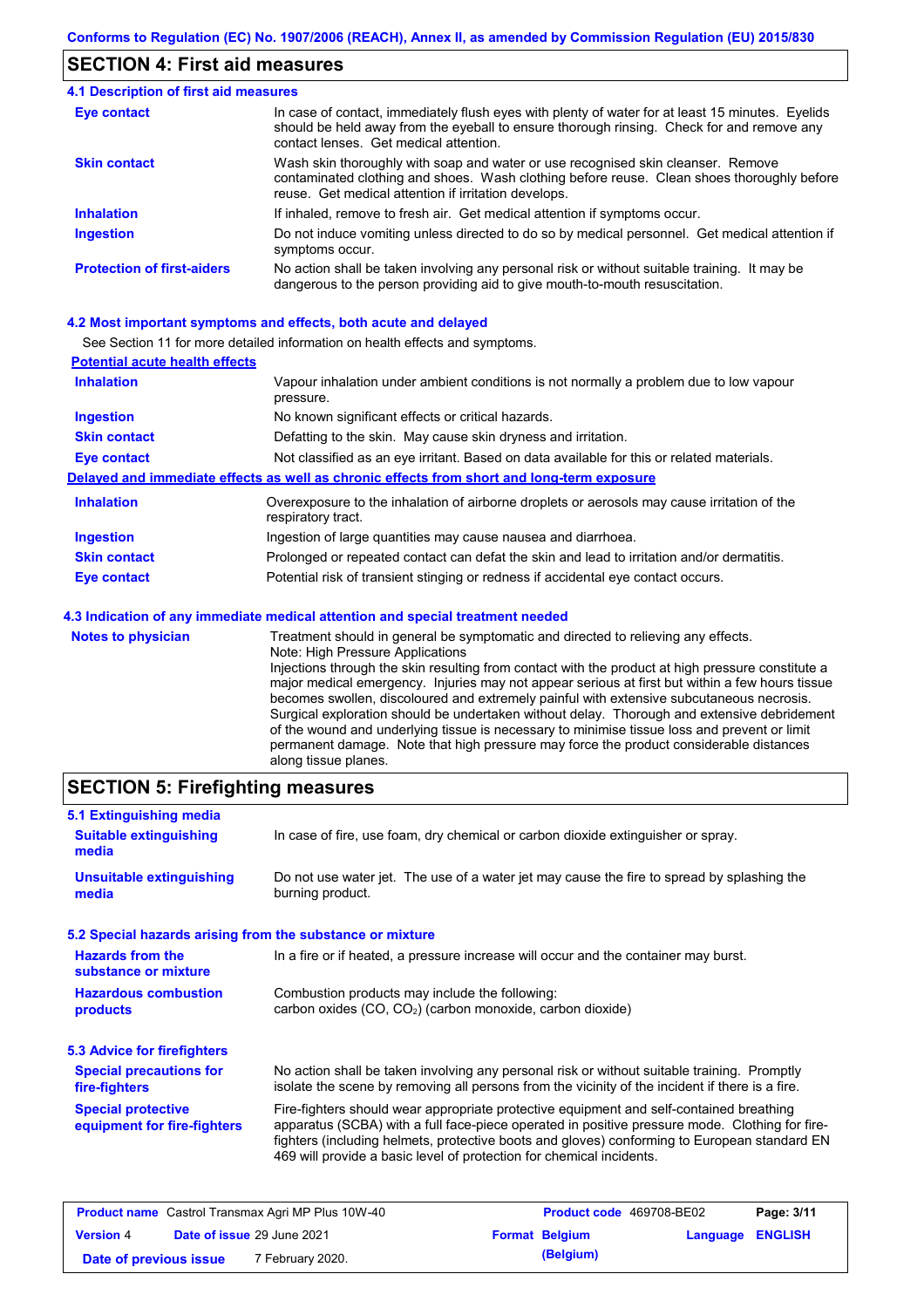## **SECTION 6: Accidental release measures**

|                                                          | 6.1 Personal precautions, protective equipment and emergency procedures                                                                                                                                                                                                                                                                                                                        |  |  |  |  |
|----------------------------------------------------------|------------------------------------------------------------------------------------------------------------------------------------------------------------------------------------------------------------------------------------------------------------------------------------------------------------------------------------------------------------------------------------------------|--|--|--|--|
| For non-emergency<br>personnel                           | No action shall be taken involving any personal risk or without suitable training. Evacuate<br>surrounding areas. Keep unnecessary and unprotected personnel from entering. Do not touch<br>or walk through spilt material. Floors may be slippery; use care to avoid falling. Put on<br>appropriate personal protective equipment.                                                            |  |  |  |  |
| For emergency responders                                 | Entry into a confined space or poorly ventilated area contaminated with vapour, mist or fume is<br>extremely hazardous without the correct respiratory protective equipment and a safe system of<br>work. Wear self-contained breathing apparatus. Wear a suitable chemical protective suit.<br>Chemical resistant boots. See also the information in "For non-emergency personnel".           |  |  |  |  |
| <b>6.2 Environmental</b><br>precautions                  | Avoid dispersal of spilt material and runoff and contact with soil, waterways, drains and sewers.<br>Inform the relevant authorities if the product has caused environmental pollution (sewers,<br>waterways, soil or air).                                                                                                                                                                    |  |  |  |  |
| 6.3 Methods and material for containment and cleaning up |                                                                                                                                                                                                                                                                                                                                                                                                |  |  |  |  |
| <b>Small spill</b>                                       | Stop leak if without risk. Move containers from spill area. Absorb with an inert material and<br>place in an appropriate waste disposal container. Dispose of via a licensed waste disposal<br>contractor.                                                                                                                                                                                     |  |  |  |  |
| <b>Large spill</b>                                       | Stop leak if without risk. Move containers from spill area. Prevent entry into sewers, water<br>courses, basements or confined areas. Contain and collect spillage with non-combustible,<br>absorbent material e.g. sand, earth, vermiculite or diatomaceous earth and place in container<br>for disposal according to local regulations. Dispose of via a licensed waste disposal contractor. |  |  |  |  |
| 6.4 Reference to other<br><b>sections</b>                | See Section 1 for emergency contact information.<br>See Section 5 for firefighting measures.<br>See Section 8 for information on appropriate personal protective equipment.<br>See Section 12 for environmental precautions.<br>See Section 13 for additional waste treatment information.                                                                                                     |  |  |  |  |

## **SECTION 7: Handling and storage**

## **7.1 Precautions for safe handling**

| <b>Protective measures</b>                                                           | Put on appropriate personal protective equipment.                                                                                                                                                                                                                                                                                                                                                                                                                                        |
|--------------------------------------------------------------------------------------|------------------------------------------------------------------------------------------------------------------------------------------------------------------------------------------------------------------------------------------------------------------------------------------------------------------------------------------------------------------------------------------------------------------------------------------------------------------------------------------|
| <b>Advice on general</b><br>occupational hygiene                                     | Eating, drinking and smoking should be prohibited in areas where this material is handled,<br>stored and processed. Wash thoroughly after handling. Remove contaminated clothing and<br>protective equipment before entering eating areas. See also Section 8 for additional<br>information on hygiene measures.                                                                                                                                                                         |
| <b>7.2 Conditions for safe</b><br>storage, including any<br><i>incompatibilities</i> | Store in accordance with local requiations. Store in a dry, cool and well-ventilated area, away<br>from incompatible materials (see Section 10). Keep away from heat and direct sunlight. Keep<br>container tightly closed and sealed until ready for use. Containers that have been opened must<br>be carefully resealed and kept upright to prevent leakage. Store and use only in equipment/<br>containers designed for use with this product. Do not store in unlabelled containers. |
| <b>Not suitable</b>                                                                  | Prolonged exposure to elevated temperature.                                                                                                                                                                                                                                                                                                                                                                                                                                              |
| 7.3 Specific end use(s)                                                              |                                                                                                                                                                                                                                                                                                                                                                                                                                                                                          |
| <b>Recommendations</b>                                                               | See section 1.2 and Exposure scenarios in annex, if applicable.                                                                                                                                                                                                                                                                                                                                                                                                                          |

# **SECTION 8: Exposure controls/personal protection**

| <b>Occupational exposure limits</b>                          | No exposure limit value known.                                                                                                                                               |
|--------------------------------------------------------------|------------------------------------------------------------------------------------------------------------------------------------------------------------------------------|
| <b>Product/ingredient name</b>                               | <b>Exposure limit values</b>                                                                                                                                                 |
| Distillates (petroleum), hydrotreated heavy paraffinic       | Limit values (Belgium).<br>TWA: 5 mg/m <sup>3</sup> 8 hours. Issued/Revised: 10/2002 Form: Mist<br>STEL: 10 mg/m <sup>3</sup> 15 minutes. Issued/Revised: 10/2002 Form: Mist |
| Distillates (petroleum), hydrotreated heavy paraffinic       | Limit values (Belgium).<br>TWA: 5 mg/m <sup>3</sup> 8 hours. Issued/Revised: 10/2002 Form: Mist<br>STEL: 10 mg/m <sup>3</sup> 15 minutes. Issued/Revised: 10/2002 Form: Mist |
| Distillates (petroleum), solvent-dewaxed heavy<br>paraffinic | Limit values (Belgium).                                                                                                                                                      |
|                                                              | TWA: 5 mg/m <sup>3</sup> 8 hours. Issued/Revised: 10/2002 Form: Mist<br>STEL: 10 mg/m <sup>3</sup> 15 minutes. Issued/Revised: 10/2002 Form: Mist                            |
| Distillates (petroleum), solvent-dewaxed heavy               | Limit values (Belgium).                                                                                                                                                      |
| <b>Product name</b> Castrol Transmax Agri MP Plus 10W-40     | Page: 4/11<br><b>Product code</b> 469708-BE02                                                                                                                                |
| Date of issue 29 June 2021<br><b>Version 4</b>               | <b>ENGLISH</b><br><b>Format Belgium</b><br>Language                                                                                                                          |
| 7 February 2020.<br>Date of previous issue                   | (Belgium)                                                                                                                                                                    |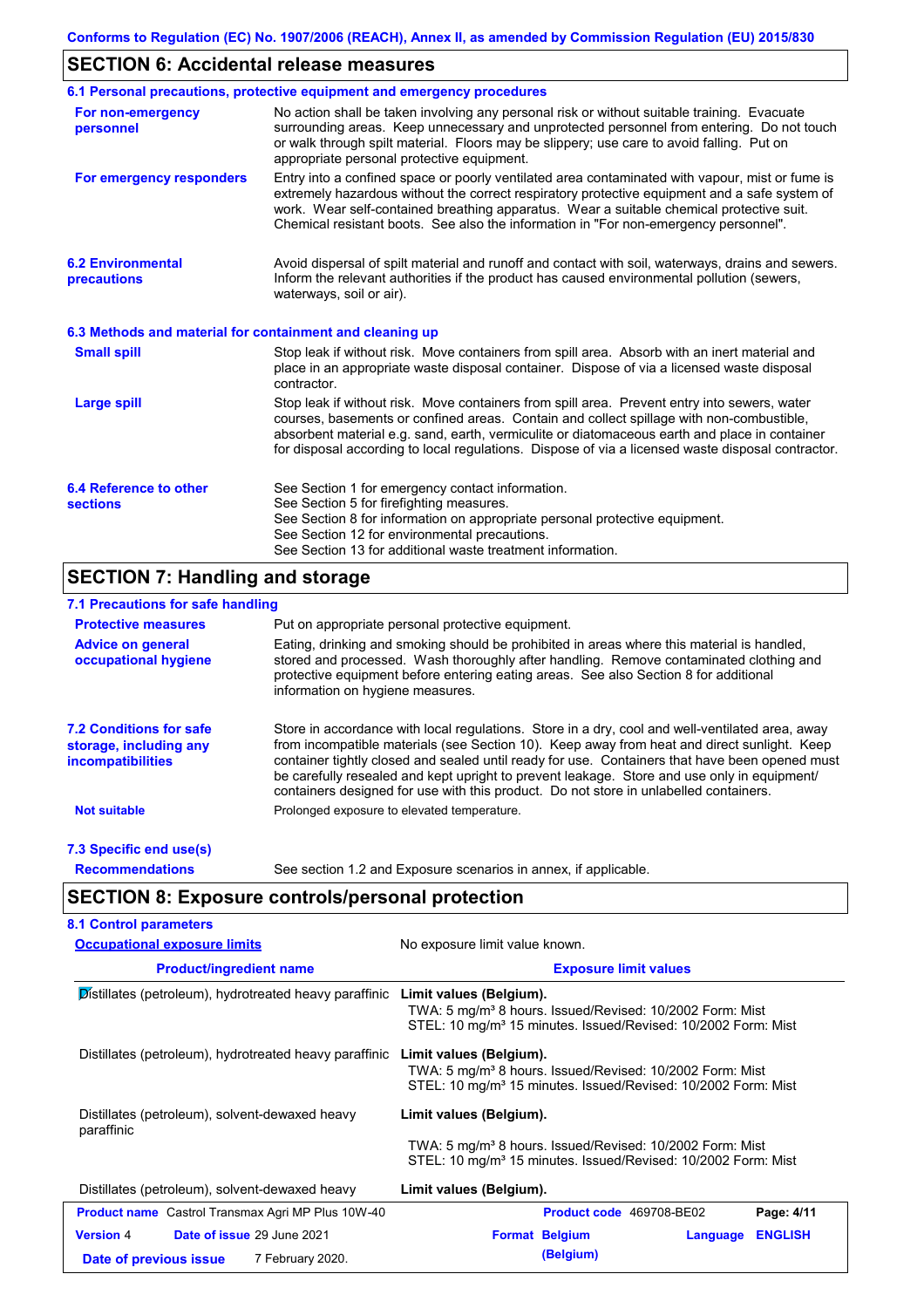|                                                                | Conforms to Regulation (EC) No. 1907/2006 (REACH), Annex II, as amended by Commission Regulation (EU) 2015/830                                                                                                                                                                                                                                                                                                                                                                                                                                                                                                                                                                                                                                                                                                                                                                                                                                                                                                             |
|----------------------------------------------------------------|----------------------------------------------------------------------------------------------------------------------------------------------------------------------------------------------------------------------------------------------------------------------------------------------------------------------------------------------------------------------------------------------------------------------------------------------------------------------------------------------------------------------------------------------------------------------------------------------------------------------------------------------------------------------------------------------------------------------------------------------------------------------------------------------------------------------------------------------------------------------------------------------------------------------------------------------------------------------------------------------------------------------------|
|                                                                | <b>SECTION 8: Exposure controls/personal protection</b>                                                                                                                                                                                                                                                                                                                                                                                                                                                                                                                                                                                                                                                                                                                                                                                                                                                                                                                                                                    |
| paraffinic                                                     | TWA: 5 mg/m <sup>3</sup> 8 hours. Issued/Revised: 10/2002 Form: Mist                                                                                                                                                                                                                                                                                                                                                                                                                                                                                                                                                                                                                                                                                                                                                                                                                                                                                                                                                       |
|                                                                | STEL: 10 mg/m <sup>3</sup> 15 minutes. Issued/Revised: 10/2002 Form: Mist                                                                                                                                                                                                                                                                                                                                                                                                                                                                                                                                                                                                                                                                                                                                                                                                                                                                                                                                                  |
| guidance only.                                                 | Whilst specific OELs for certain components may be shown in this section, other components may be present in any mist,<br>vapour or dust produced. Therefore, the specific OELs may not be applicable to the product as a whole and are provided for                                                                                                                                                                                                                                                                                                                                                                                                                                                                                                                                                                                                                                                                                                                                                                       |
| <b>Recommended monitoring</b><br>procedures                    | If this product contains ingredients with exposure limits, personal, workplace atmosphere or<br>biological monitoring may be required to determine the effectiveness of the ventilation or other<br>control measures and/or the necessity to use respiratory protective equipment. Reference<br>should be made to monitoring standards, such as the following: European Standard EN 689<br>(Workplace atmospheres - Guidance for the assessment of exposure by inhalation to chemical<br>agents for comparison with limit values and measurement strategy) European Standard EN<br>14042 (Workplace atmospheres - Guide for the application and use of procedures for the<br>assessment of exposure to chemical and biological agents) European Standard EN 482<br>(Workplace atmospheres - General requirements for the performance of procedures for the<br>measurement of chemical agents) Reference to national guidance documents for methods for<br>the determination of hazardous substances will also be required. |
| <b>Derived No Effect Level</b><br>No DNELs/DMELs available.    |                                                                                                                                                                                                                                                                                                                                                                                                                                                                                                                                                                                                                                                                                                                                                                                                                                                                                                                                                                                                                            |
| <b>Predicted No Effect Concentration</b><br>No PNECs available |                                                                                                                                                                                                                                                                                                                                                                                                                                                                                                                                                                                                                                                                                                                                                                                                                                                                                                                                                                                                                            |
| <b>8.2 Exposure controls</b>                                   |                                                                                                                                                                                                                                                                                                                                                                                                                                                                                                                                                                                                                                                                                                                                                                                                                                                                                                                                                                                                                            |
| <b>Appropriate engineering</b><br>controls                     | Provide exhaust ventilation or other engineering controls to keep the relevant airborne<br>concentrations below their respective occupational exposure limits.<br>All activities involving chemicals should be assessed for their risks to health, to ensure<br>exposures are adequately controlled. Personal protective equipment should only be considered<br>after other forms of control measures (e.g. engineering controls) have been suitably evaluated.<br>Personal protective equipment should conform to appropriate standards, be suitable for use, be<br>kept in good condition and properly maintained.<br>Your supplier of personal protective equipment should be consulted for advice on selection and<br>appropriate standards. For further information contact your national organisation for standards.<br>The final choice of protective equipment will depend upon a risk assessment. It is important to<br>ensure that all items of personal protective equipment are compatible.                    |
| <b>Individual protection measures</b>                          |                                                                                                                                                                                                                                                                                                                                                                                                                                                                                                                                                                                                                                                                                                                                                                                                                                                                                                                                                                                                                            |
| <b>Hygiene measures</b>                                        | Wash hands, forearms and face thoroughly after handling chemical products, before eating,<br>smoking and using the lavatory and at the end of the working period. Ensure that eyewash<br>stations and safety showers are close to the workstation location.                                                                                                                                                                                                                                                                                                                                                                                                                                                                                                                                                                                                                                                                                                                                                                |
| <b>Respiratory protection</b>                                  | In case of insufficient ventilation, wear suitable respiratory equipment.<br>The correct choice of respiratory protection depends upon the chemicals being handled, the<br>conditions of work and use, and the condition of the respiratory equipment. Safety procedures<br>should be developed for each intended application. Respiratory protection equipment should<br>therefore be chosen in consultation with the supplier/manufacturer and with a full assessment<br>of the working conditions.                                                                                                                                                                                                                                                                                                                                                                                                                                                                                                                      |
| <b>Eye/face protection</b>                                     | Safety glasses with side shields.                                                                                                                                                                                                                                                                                                                                                                                                                                                                                                                                                                                                                                                                                                                                                                                                                                                                                                                                                                                          |
| <b>Skin protection</b>                                         |                                                                                                                                                                                                                                                                                                                                                                                                                                                                                                                                                                                                                                                                                                                                                                                                                                                                                                                                                                                                                            |
| <b>Hand protection</b>                                         | <b>General Information:</b>                                                                                                                                                                                                                                                                                                                                                                                                                                                                                                                                                                                                                                                                                                                                                                                                                                                                                                                                                                                                |
|                                                                | Because specific work environments and material handling practices vary, safety procedures<br>should be developed for each intended application. The correct choice of protective gloves<br>depends upon the chemicals being handled, and the conditions of work and use. Most gloves<br>provide protection for only a limited time before they must be discarded and replaced (even the<br>best chemically resistant gloves will break down after repeated chemical exposures).                                                                                                                                                                                                                                                                                                                                                                                                                                                                                                                                           |
|                                                                | Gloves should be chosen in consultation with the supplier / manufacturer and taking account of<br>a full assessment of the working conditions.                                                                                                                                                                                                                                                                                                                                                                                                                                                                                                                                                                                                                                                                                                                                                                                                                                                                             |
|                                                                | Recommended: Nitrile gloves.<br><b>Breakthrough time:</b>                                                                                                                                                                                                                                                                                                                                                                                                                                                                                                                                                                                                                                                                                                                                                                                                                                                                                                                                                                  |
|                                                                | Breakthrough time data are generated by glove manufacturers under laboratory test conditions<br>and represent how long a glove can be expected to provide effective permeation resistance. It                                                                                                                                                                                                                                                                                                                                                                                                                                                                                                                                                                                                                                                                                                                                                                                                                              |

is important when following breakthrough time recommendations that actual workplace conditions are taken into account. Always consult with your glove supplier for up-to-date technical information on breakthrough times for the recommended glove type. Our recommendations on the selection of gloves are as follows:

| <b>Product name</b> Castrol Transmax Agri MP Plus 10W-40 |  | <b>Product code</b> 469708-BE02   |  | Page: 5/11            |                         |  |
|----------------------------------------------------------|--|-----------------------------------|--|-----------------------|-------------------------|--|
| <b>Version 4</b>                                         |  | <b>Date of issue 29 June 2021</b> |  | <b>Format Belgium</b> | <b>Language ENGLISH</b> |  |
| Date of previous issue                                   |  | 7 February 2020.                  |  | (Belgium)             |                         |  |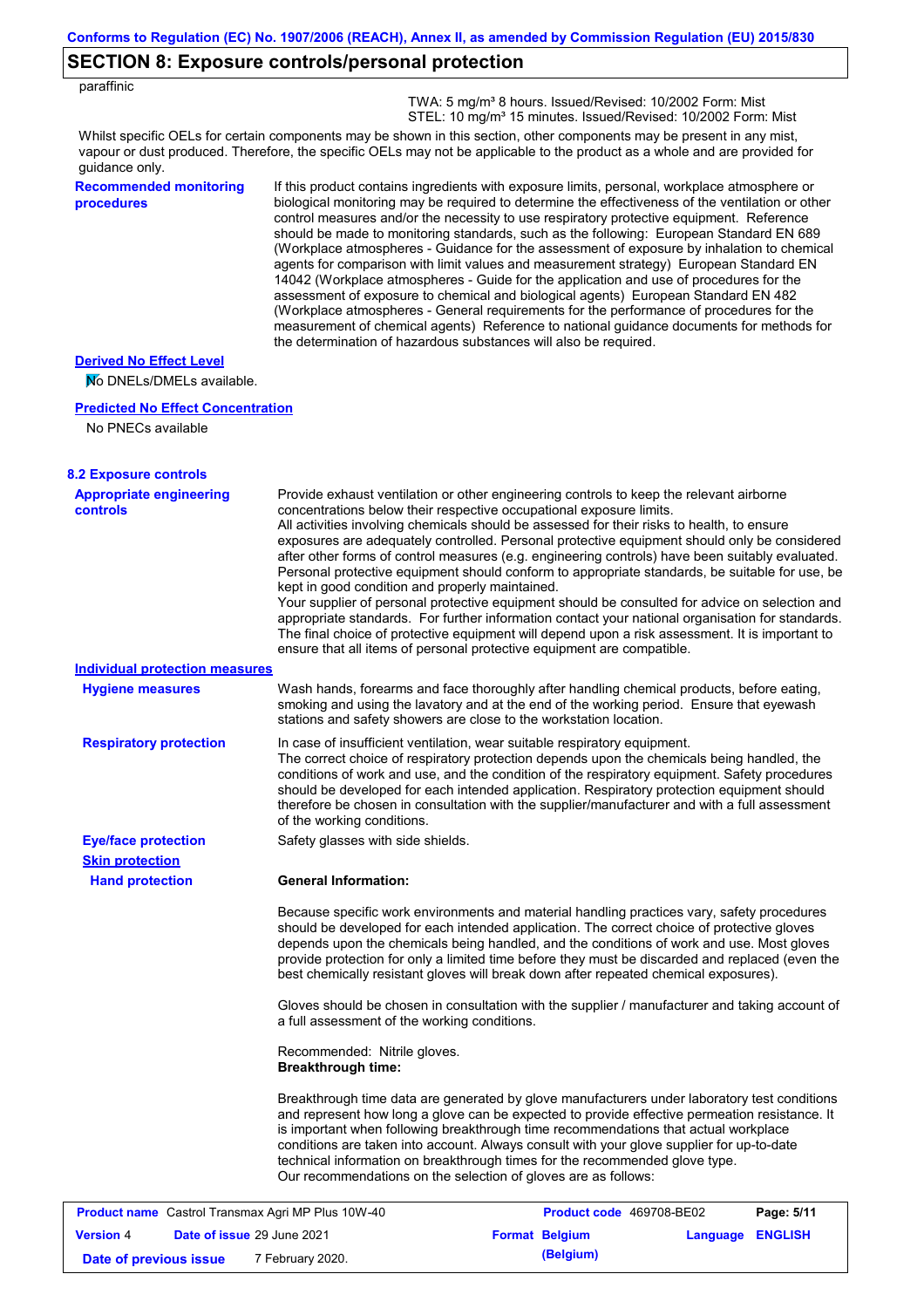# **SECTION 8: Exposure controls/personal protection**

Continuous contact:

|                                           | Gloves with a minimum breakthrough time of 240 minutes, or >480 minutes if suitable gloves<br>can be obtained.<br>If suitable gloves are not available to offer that level of protection, gloves with shorter<br>breakthrough times may be acceptable as long as appropriate glove maintenance and<br>replacement regimes are determined and adhered to.                                                                                                                                                                                                                                                                                                                              |
|-------------------------------------------|---------------------------------------------------------------------------------------------------------------------------------------------------------------------------------------------------------------------------------------------------------------------------------------------------------------------------------------------------------------------------------------------------------------------------------------------------------------------------------------------------------------------------------------------------------------------------------------------------------------------------------------------------------------------------------------|
|                                           | Short-term / splash protection:                                                                                                                                                                                                                                                                                                                                                                                                                                                                                                                                                                                                                                                       |
|                                           | Recommended breakthrough times as above.<br>It is recognised that for short-term, transient exposures, gloves with shorter breakthrough times<br>may commonly be used. Therefore, appropriate maintenance and replacement regimes must<br>be determined and rigorously followed.                                                                                                                                                                                                                                                                                                                                                                                                      |
|                                           | <b>Glove Thickness:</b>                                                                                                                                                                                                                                                                                                                                                                                                                                                                                                                                                                                                                                                               |
|                                           | For general applications, we recommend gloves with a thickness typically greater than 0.35 mm.                                                                                                                                                                                                                                                                                                                                                                                                                                                                                                                                                                                        |
|                                           | It should be emphasised that glove thickness is not necessarily a good predictor of glove<br>resistance to a specific chemical, as the permeation efficiency of the glove will be dependent<br>on the exact composition of the glove material. Therefore, glove selection should also be based<br>on consideration of the task requirements and knowledge of breakthrough times.<br>Glove thickness may also vary depending on the glove manufacturer, the glove type and the<br>glove model. Therefore, the manufacturers' technical data should always be taken into account<br>to ensure selection of the most appropriate glove for the task.                                     |
|                                           | Note: Depending on the activity being conducted, gloves of varying thickness may be required<br>for specific tasks. For example:                                                                                                                                                                                                                                                                                                                                                                                                                                                                                                                                                      |
|                                           | • Thinner gloves (down to 0.1 mm or less) may be required where a high degree of manual<br>dexterity is needed. However, these gloves are only likely to give short duration protection and<br>would normally be just for single use applications, then disposed of.                                                                                                                                                                                                                                                                                                                                                                                                                  |
|                                           | • Thicker gloves (up to 3 mm or more) may be required where there is a mechanical (as well<br>as a chemical) risk i.e. where there is abrasion or puncture potential.                                                                                                                                                                                                                                                                                                                                                                                                                                                                                                                 |
| <b>Skin and body</b>                      | Use of protective clothing is good industrial practice.<br>Personal protective equipment for the body should be selected based on the task being<br>performed and the risks involved and should be approved by a specialist before handling this<br>product.<br>Cotton or polyester/cotton overalls will only provide protection against light superficial<br>contamination that will not soak through to the skin. Overalls should be laundered on a regular<br>basis. When the risk of skin exposure is high (e.g. when cleaning up spillages or if there is a<br>risk of splashing) then chemical resistant aprons and/or impervious chemical suits and boots<br>will be required. |
| <b>Refer to standards:</b>                | Respiratory protection: EN 529<br>Gloves: EN 420, EN 374<br>Eye protection: EN 166<br>Filtering half-mask: EN 149<br>Filtering half-mask with valve: EN 405<br>Half-mask: EN 140 plus filter<br>Full-face mask: EN 136 plus filter<br>Particulate filters: EN 143<br>Gas/combined filters: EN 14387                                                                                                                                                                                                                                                                                                                                                                                   |
| <b>Environmental exposure</b><br>controls | Emissions from ventilation or work process equipment should be checked to ensure they<br>comply with the requirements of environmental protection legislation. In some cases, fume<br>scrubbers, filters or engineering modifications to the process equipment will be necessary to<br>reduce emissions to acceptable levels.                                                                                                                                                                                                                                                                                                                                                         |

## **SECTION 9: Physical and chemical properties**

## **9.1 Information on basic physical and chemical properties**

| <b>Appearance</b>                                        |                            |                                   |                |
|----------------------------------------------------------|----------------------------|-----------------------------------|----------------|
| <b>Physical state</b>                                    | Liguid.                    |                                   |                |
| <b>Colour</b>                                            | Amber. [Light]             |                                   |                |
| <b>Odour</b>                                             | Not available.             |                                   |                |
| <b>Odour threshold</b>                                   | Not available.             |                                   |                |
| pH                                                       | Not applicable.            |                                   |                |
| <b>Product name</b> Castrol Transmax Agri MP Plus 10W-40 |                            | Product code 469708-BE02          | Page: 6/11     |
| <b>Version 4</b>                                         | Date of issue 29 June 2021 | <b>Format Belgium</b><br>Language | <b>ENGLISH</b> |
| Date of previous issue                                   | 7 February 2020.           | (Belgium)                         |                |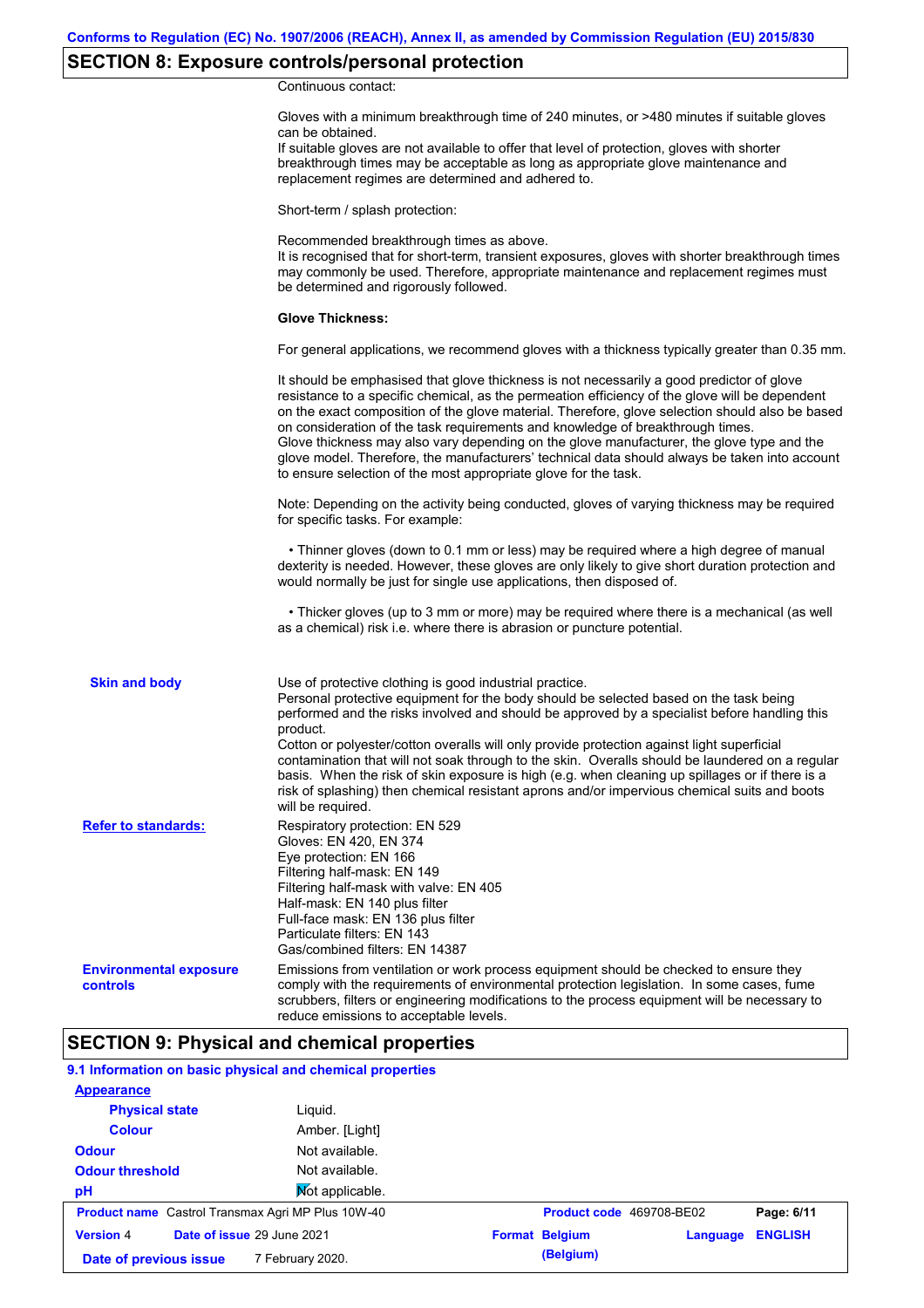# **SECTION 9: Physical and chemical properties**

| <b>Melting point/freezing point</b>                    | Not available.                                                                                                                         |
|--------------------------------------------------------|----------------------------------------------------------------------------------------------------------------------------------------|
| Initial boiling point and boiling<br>range             | Not available.                                                                                                                         |
| <b>Pour point</b>                                      | -45 $^{\circ}$ C                                                                                                                       |
| <b>Flash point</b>                                     | Open cup: >200°C (>392°F) [Cleveland.]                                                                                                 |
| <b>Evaporation rate</b>                                | Not available.                                                                                                                         |
| <b>Flammability (solid, gas)</b>                       | Not available.                                                                                                                         |
| <b>Upper/lower flammability or</b><br>explosive limits | Not available.                                                                                                                         |
| <b>Vapour pressure</b>                                 | Not available.                                                                                                                         |
| <b>Vapour density</b>                                  | Not available.                                                                                                                         |
| <b>Relative density</b>                                | Not available.                                                                                                                         |
| <b>Density</b>                                         | <1000 kg/m <sup>3</sup> (<1 g/cm <sup>3</sup> ) at 15 <sup>°</sup> C                                                                   |
| <b>Solubility(ies)</b>                                 | insoluble in water.                                                                                                                    |
| <b>Partition coefficient: n-octanol/</b><br>water      | Not available.                                                                                                                         |
| <b>Auto-ignition temperature</b>                       | Not available.                                                                                                                         |
| <b>Decomposition temperature</b>                       | Not available.                                                                                                                         |
| <b>Viscosity</b>                                       | Kinematic: 89 mm <sup>2</sup> /s (89 cSt) at $40^{\circ}$ C<br>Kinematic: 12.8 to 13.2 mm <sup>2</sup> /s (12.8 to 13.2 cSt) at 100 °C |
| <b>Explosive properties</b>                            | Not available.                                                                                                                         |
| <b>Oxidising properties</b>                            | Not available.                                                                                                                         |

#### **9.2 Other information**

No additional information.

## **SECTION 10: Stability and reactivity**

| <b>10.1 Reactivity</b>                            | No specific test data available for this product. Refer to Conditions to avoid and Incompatible<br>materials for additional information.                                |
|---------------------------------------------------|-------------------------------------------------------------------------------------------------------------------------------------------------------------------------|
| <b>10.2 Chemical stability</b>                    | The product is stable.                                                                                                                                                  |
| <b>10.3 Possibility of</b><br>hazardous reactions | Under normal conditions of storage and use, hazardous reactions will not occur.<br>Under normal conditions of storage and use, hazardous polymerisation will not occur. |
| <b>10.4 Conditions to avoid</b>                   | Avoid all possible sources of ignition (spark or flame).                                                                                                                |
| <b>10.5 Incompatible materials</b>                | Reactive or incompatible with the following materials: oxidising materials.                                                                                             |
| <b>10.6 Hazardous</b><br>decomposition products   | Under normal conditions of storage and use, hazardous decomposition products should not be<br>produced.                                                                 |

# **SECTION 11: Toxicological information**

| 11.1 Information on toxicological effects                                    |                                                                                                                             |                                                   |                          |          |                |
|------------------------------------------------------------------------------|-----------------------------------------------------------------------------------------------------------------------------|---------------------------------------------------|--------------------------|----------|----------------|
| <b>Acute toxicity estimates</b>                                              |                                                                                                                             |                                                   |                          |          |                |
| Not available.                                                               |                                                                                                                             |                                                   |                          |          |                |
| <b>Information on likely</b><br>routes of exposure                           | Routes of entry anticipated: Dermal, Inhalation.                                                                            |                                                   |                          |          |                |
| <b>Potential acute health effects</b>                                        |                                                                                                                             |                                                   |                          |          |                |
| <b>Inhalation</b>                                                            | Vapour inhalation under ambient conditions is not normally a problem due to low vapour<br>pressure.                         |                                                   |                          |          |                |
| <b>Ingestion</b>                                                             |                                                                                                                             | No known significant effects or critical hazards. |                          |          |                |
| <b>Skin contact</b>                                                          | Defatting to the skin. May cause skin dryness and irritation.                                                               |                                                   |                          |          |                |
| Eye contact                                                                  | Not classified as an eye irritant. Based on data available for this or related materials.                                   |                                                   |                          |          |                |
| Symptoms related to the physical, chemical and toxicological characteristics |                                                                                                                             |                                                   |                          |          |                |
| <b>Inhalation</b>                                                            | May be harmful by inhalation if exposure to vapour, mists or fumes resulting from thermal<br>decomposition products occurs. |                                                   |                          |          |                |
| <b>Ingestion</b>                                                             | No specific data.                                                                                                           |                                                   |                          |          |                |
| <b>Product name</b> Castrol Transmax Agri MP Plus 10W-40                     |                                                                                                                             |                                                   | Product code 469708-BE02 |          | Page: 7/11     |
| Date of issue 29 June 2021<br><b>Version 4</b>                               |                                                                                                                             |                                                   | <b>Format Belgium</b>    | Language | <b>ENGLISH</b> |
| Date of previous issue                                                       | 7 February 2020.                                                                                                            |                                                   | (Belgium)                |          |                |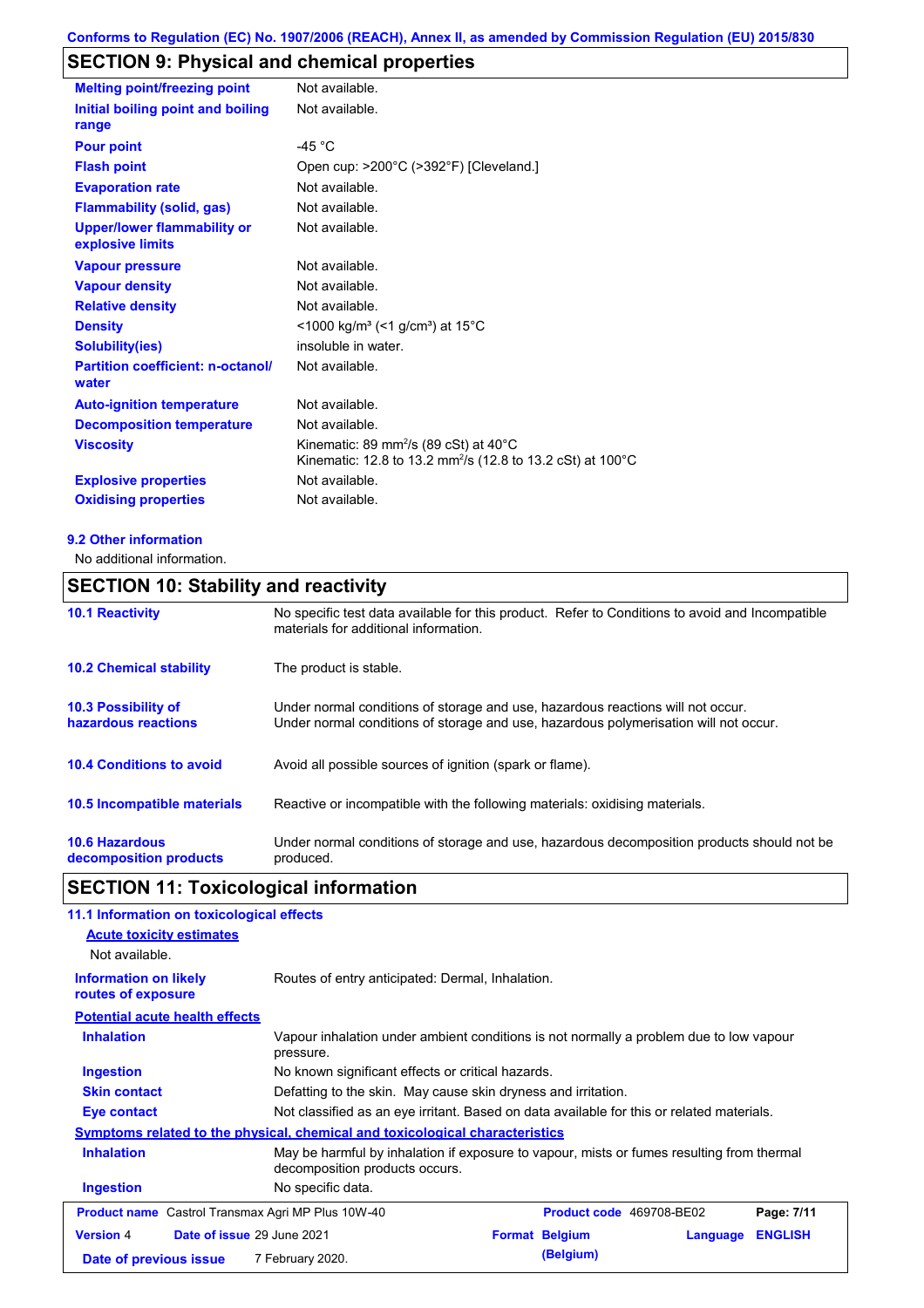# **SECTION 11: Toxicological information**

| Adverse symptoms may include the following:<br>irritation                                                                                                                                                                                                                                                                                                                                                |
|----------------------------------------------------------------------------------------------------------------------------------------------------------------------------------------------------------------------------------------------------------------------------------------------------------------------------------------------------------------------------------------------------------|
| dryness                                                                                                                                                                                                                                                                                                                                                                                                  |
| cracking                                                                                                                                                                                                                                                                                                                                                                                                 |
| No specific data.                                                                                                                                                                                                                                                                                                                                                                                        |
| Delayed and immediate effects as well as chronic effects from short and long-term exposure                                                                                                                                                                                                                                                                                                               |
| Overexposure to the inhalation of airborne droplets or aerosols may cause irritation of the<br>respiratory tract.                                                                                                                                                                                                                                                                                        |
| Ingestion of large quantities may cause nausea and diarrhoea.                                                                                                                                                                                                                                                                                                                                            |
| Prolonged or repeated contact can defat the skin and lead to irritation and/or dermatitis.                                                                                                                                                                                                                                                                                                               |
| Potential risk of transient stinging or redness if accidental eye contact occurs.                                                                                                                                                                                                                                                                                                                        |
| <b>Potential chronic health effects</b>                                                                                                                                                                                                                                                                                                                                                                  |
| USED ENGINE OILS<br>Combustion products resulting from the operation of internal combustion engines contaminate<br>engine oils during use. Used engine oil may contain hazardous components which have the<br>potential to cause skin cancer. Frequent or prolonged contact with all types and makes of used<br>engine oil must therefore be avoided and a high standard of personal hygiene maintained. |
| No known significant effects or critical hazards.                                                                                                                                                                                                                                                                                                                                                        |
| No known significant effects or critical hazards.                                                                                                                                                                                                                                                                                                                                                        |
| No known significant effects or critical hazards.                                                                                                                                                                                                                                                                                                                                                        |
| No known significant effects or critical hazards.                                                                                                                                                                                                                                                                                                                                                        |
|                                                                                                                                                                                                                                                                                                                                                                                                          |

## **SECTION 12: Ecological information**

#### **12.1 Toxicity**

**Environmental hazards** Not classified as dangerous

#### **12.2 Persistence and degradability**

Not expected to be rapidly degradable.

#### **12.3 Bioaccumulative potential**

This product is not expected to bioaccumulate through food chains in the environment.

| <b>12.4 Mobility in soil</b>                            |                                                                      |
|---------------------------------------------------------|----------------------------------------------------------------------|
| <b>Soil/water partition</b><br><b>coefficient (Koc)</b> | Not available.                                                       |
| <b>Mobility</b>                                         | Spillages may penetrate the soil causing ground water contamination. |

#### **12.5 Results of PBT and vPvB assessment**

Product does not meet the criteria for PBT or vPvB according to Regulation (EC) No. 1907/2006, Annex XIII.

| 12.6 Other adverse effects          |                                                                                                                           |
|-------------------------------------|---------------------------------------------------------------------------------------------------------------------------|
| <b>Other ecological information</b> | Spills may form a film on water surfaces causing physical damage to organisms. Oxygen<br>transfer could also be impaired. |

## **SECTION 13: Disposal considerations**

## **13.1 Waste treatment methods**

#### **Product**

**Methods of disposal**

Where possible, arrange for product to be recycled. Dispose of via an authorised person/

#### **Hazardous waste** Yes.

licensed waste disposal contractor in accordance with local regulations.

## **European waste catalogue (EWC)**

| <b>Waste code</b>  | <b>Waste designation</b>                                        |
|--------------------|-----------------------------------------------------------------|
| $\sqrt{13}$ 02 05* | mineral-based non-chlorinated engine, gear and lubricating oils |
| $130110*$          | mineral based non-chlorinated hydraulic oils                    |

However, deviation from the intended use and/or the presence of any potential contaminants may require an alternative waste disposal code to be assigned by the end user.

#### **Packaging**

| <b>Methods of disposal</b> | Where possible, arrange for product to be recycled. Dispose of via an authorised person/ |
|----------------------------|------------------------------------------------------------------------------------------|
|                            | licensed waste disposal contractor in accordance with local regulations.                 |

| <b>Product name</b> Castrol Transmax Agri MP Plus 10W-40 |  | <b>Product code</b> 469708-BE02   |  | Page: 8/11            |                         |  |
|----------------------------------------------------------|--|-----------------------------------|--|-----------------------|-------------------------|--|
| <b>Version 4</b>                                         |  | <b>Date of issue 29 June 2021</b> |  | <b>Format Belgium</b> | <b>Language ENGLISH</b> |  |
| Date of previous issue                                   |  | 7 February 2020.                  |  | (Belgium)             |                         |  |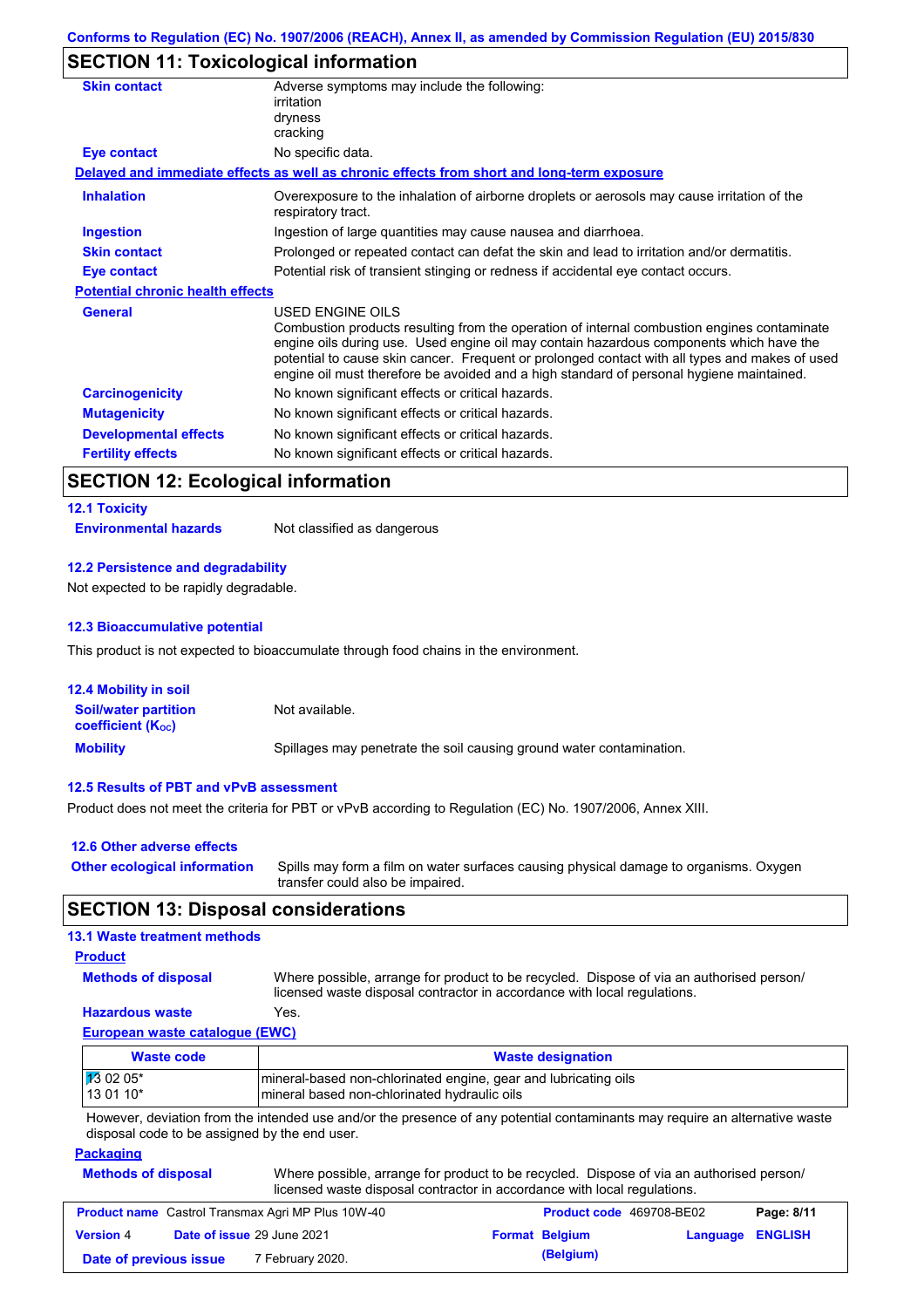## **SECTION 13: Disposal considerations**

| <b>Special precautions</b> |
|----------------------------|
|----------------------------|

This material and its container must be disposed of in a safe way. Care should be taken when handling emptied containers that have not been cleaned or rinsed out. Empty containers or liners may retain some product residues. Empty containers represent a fire hazard as they may contain flammable product residues and vapour. Never weld, solder or braze empty containers. Avoid dispersal of spilt material and runoff and contact with soil, waterways, drains and sewers. **References** Commission 2014/955/EU Directive 2008/98/EC

## **SECTION 14: Transport information**

|                                           | <b>ADR/RID</b> | <b>ADN</b>     | <b>IMDG</b>    | <b>IATA</b>    |
|-------------------------------------------|----------------|----------------|----------------|----------------|
| 14.1 UN number                            | Not regulated. | Not regulated. | Not regulated. | Not regulated. |
| 14.2 UN proper<br>shipping name           |                |                |                |                |
| <b>14.3 Transport</b><br>hazard class(es) |                |                |                |                |
| <b>14.4 Packing</b><br>group              |                |                |                |                |
| 14.5<br><b>Environmental</b><br>hazards   | No.            | No.            | No.            | No.            |
| <b>Additional</b><br>information          |                |                |                |                |

**14.6 Special precautions for user** Not available.

**14.7 Transport in bulk according to IMO instruments** Not available.

## **SECTION 15: Regulatory information**

|                                                                                                                                                          | 15.1 Safety, health and environmental regulations/legislation specific for the substance or mixture                            |                          |          |                |
|----------------------------------------------------------------------------------------------------------------------------------------------------------|--------------------------------------------------------------------------------------------------------------------------------|--------------------------|----------|----------------|
| EU Regulation (EC) No. 1907/2006 (REACH)                                                                                                                 |                                                                                                                                |                          |          |                |
|                                                                                                                                                          | Annex XIV - List of substances subject to authorisation                                                                        |                          |          |                |
| <b>Annex XIV</b>                                                                                                                                         |                                                                                                                                |                          |          |                |
| None of the components are listed.                                                                                                                       |                                                                                                                                |                          |          |                |
| <b>Substances of very high concern</b>                                                                                                                   |                                                                                                                                |                          |          |                |
| None of the components are listed.                                                                                                                       |                                                                                                                                |                          |          |                |
| EU Regulation (EC) No. 1907/2006 (REACH)                                                                                                                 |                                                                                                                                |                          |          |                |
| <b>Annex XVII - Restrictions</b><br>on the manufacture.<br>placing on the market<br>and use of certain<br>dangerous substances,<br>mixtures and articles | Not applicable.                                                                                                                |                          |          |                |
| <b>Other regulations</b>                                                                                                                                 |                                                                                                                                |                          |          |                |
| <b>REACH Status</b>                                                                                                                                      | The company, as identified in Section 1, sells this product in the EU in compliance with the<br>current requirements of REACH. |                          |          |                |
| <b>United States inventory</b><br>(TSCA 8b)                                                                                                              | All components are active or exempted.                                                                                         |                          |          |                |
| <b>Australia inventory (AICS)</b>                                                                                                                        | All components are listed or exempted.                                                                                         |                          |          |                |
| <b>Canada inventory</b>                                                                                                                                  | All components are listed or exempted.                                                                                         |                          |          |                |
| <b>China inventory (IECSC)</b>                                                                                                                           | All components are listed or exempted.                                                                                         |                          |          |                |
| <b>Japan inventory (ENCS)</b>                                                                                                                            | All components are listed or exempted.                                                                                         |                          |          |                |
| <b>Korea inventory (KECI)</b>                                                                                                                            | All components are listed or exempted.                                                                                         |                          |          |                |
| <b>Product name</b> Castrol Transmax Agri MP Plus 10W-40                                                                                                 |                                                                                                                                | Product code 469708-BE02 |          | Page: 9/11     |
| Date of issue 29 June 2021<br><b>Version 4</b>                                                                                                           |                                                                                                                                | <b>Format Belgium</b>    | Language | <b>ENGLISH</b> |

**Date of previous issue** 7 February 2020.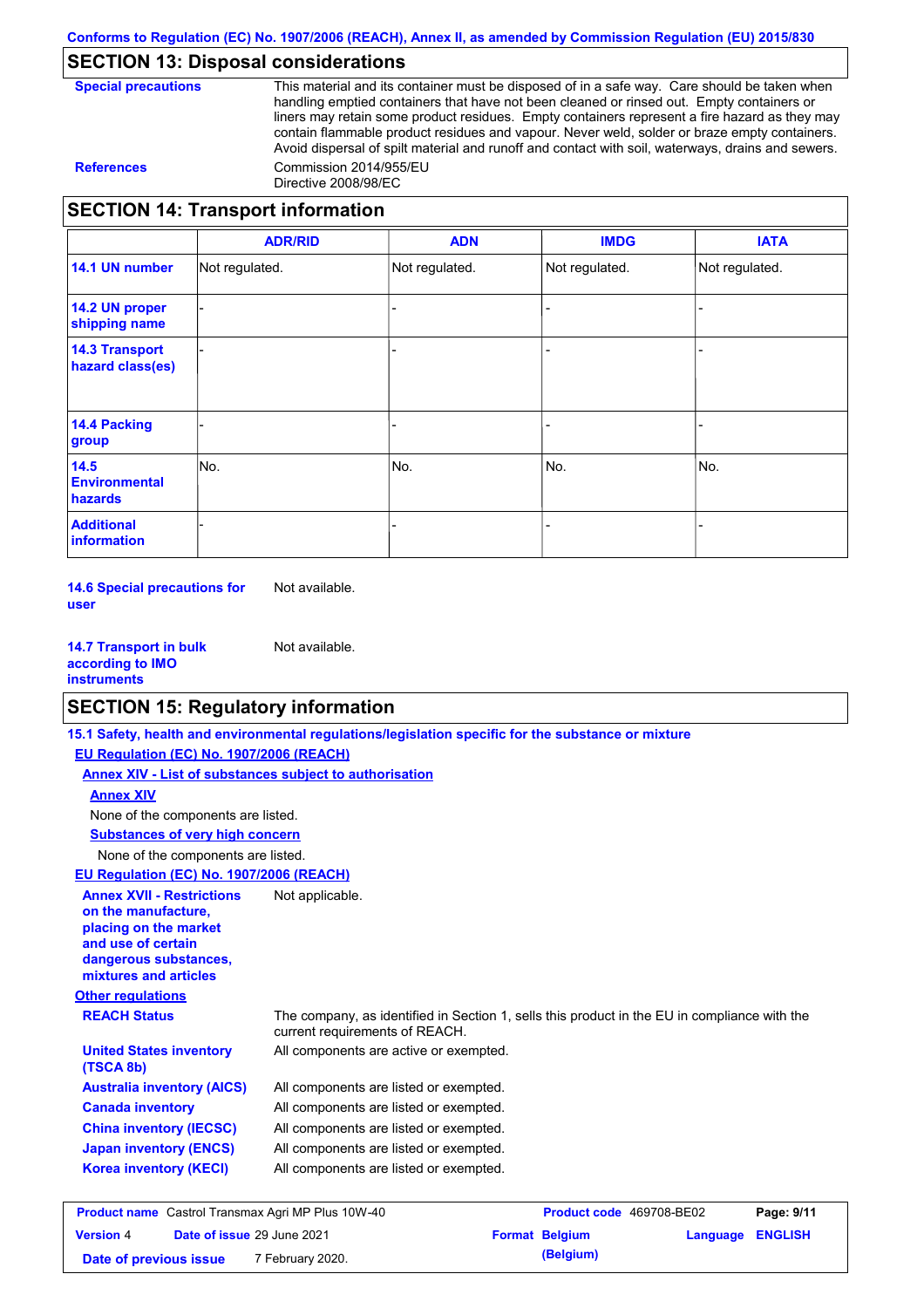# **SECTION 15: Regulatory information**

| <b>Philippines inventory</b><br>(PICCS)                         | All components are listed or exempted. |
|-----------------------------------------------------------------|----------------------------------------|
| <b>Taiwan Chemical</b><br><b>Substances Inventory</b><br>(TCSI) | All components are listed or exempted. |
| Ozone depleting substances (1005/2009/EU)                       |                                        |
|                                                                 |                                        |
| Not listed.                                                     |                                        |
| Prior Informed Consent (PIC) (649/2012/EU)<br>Not listed.       |                                        |
| <b>EU - Water framework directive - Priority substances</b>     |                                        |
| None of the components are listed.                              |                                        |
| <b>Seveso Directive</b>                                         |                                        |
| This product is not controlled under the Seveso Directive.      |                                        |
|                                                                 |                                        |

| <b>15.2 Chemical safety</b> | A Chemical Safety Assessment has been carried out for one or more of the substances within  |
|-----------------------------|---------------------------------------------------------------------------------------------|
| assessment                  | this mixture. A Chemical Safety Assessment has not been carried out for the mixture itself. |

## **SECTION 16: Other information**

|                                                                         | 64742-65-0 / RRN 01-2119471299-27, 64742-70-7 / RRN 01-2119487080-42, 72623-85-9 /       |  |
|-------------------------------------------------------------------------|------------------------------------------------------------------------------------------|--|
|                                                                         |                                                                                          |  |
|                                                                         | 01-2119489287-22, 64742-58-1, 64742-62-7 / RRN 01-2119480472-38, 64742-63-8,             |  |
|                                                                         | 01-2119487077-29, 64742-56-9 / RRN 01-2119480132-48, 64742-57-0 / RRN                    |  |
|                                                                         | 01-2119480375-34, 64742-54-7 / RRN 01-2119484627-25, 64742-55-8 / RRN                    |  |
|                                                                         | 01-2119985177-24, 64742-45-6, 64742-52-5 / RRN 01-2119467170-45, 64742-53-6 / RRN        |  |
|                                                                         | 01-2119483621-38, 64742-01-4 / RRN 01-2119488707-21, 64742-44-5 / RRN                    |  |
|                                                                         | 64741-89-5 / RRN 01-2119487067-30, 64741-95-3 / RRN 01-2119487081-40, 64741-96-4/ RRN    |  |
|                                                                         | Varies = may contain one or more of the following 64741-88-4 / RRN 01-2119488706-23,     |  |
| vPvB = Very Persistent and Very Bioaccumulative                         |                                                                                          |  |
| VOC = Volatile Organic Compound                                         |                                                                                          |  |
| UVCB = Complex hydrocarbon substance                                    |                                                                                          |  |
| $UN = United Nations$                                                   |                                                                                          |  |
| TWA = Time weighted average                                             |                                                                                          |  |
| STOT-SE = Specific Target Organ Toxicity - Single Exposure              |                                                                                          |  |
|                                                                         | STOT-RE = Specific Target Organ Toxicity - Repeated Exposure                             |  |
| SVHC = Substances of Very High Concern                                  |                                                                                          |  |
| SADT = Self-Accelerating Decomposition Temperature                      |                                                                                          |  |
| <b>RRN = REACH Registration Number</b>                                  |                                                                                          |  |
|                                                                         | RID = The Regulations concerning the International Carriage of Dangerous Goods by Rail   |  |
| [Regulation (EC) No. 1907/2006]                                         |                                                                                          |  |
|                                                                         | REACH = Registration, Evaluation, Authorisation and Restriction of Chemicals Regulation  |  |
| PNEC = Predicted No Effect Concentration                                |                                                                                          |  |
|                                                                         |                                                                                          |  |
| PBT = Persistent, Bioaccumulative and Toxic                             |                                                                                          |  |
|                                                                         | OECD = Organisation for Economic Co-operation and Development                            |  |
| modified by the Protocol of 1978. ("Marpol" = marine pollution)         |                                                                                          |  |
|                                                                         | MARPOL = International Convention for the Prevention of Pollution From Ships, 1973 as    |  |
| LogPow = logarithm of the octanol/water partition coefficient           |                                                                                          |  |
| <b>IMDG = International Maritime Dangerous Goods</b>                    |                                                                                          |  |
| IBC = Intermediate Bulk Container                                       |                                                                                          |  |
| IATA = International Air Transport Association                          |                                                                                          |  |
|                                                                         | GHS = Globally Harmonized System of Classification and Labelling of Chemicals            |  |
| EWC = European Waste Catalogue                                          |                                                                                          |  |
| EUH statement = CLP-specific Hazard statement                           |                                                                                          |  |
| ES = Exposure Scenario                                                  |                                                                                          |  |
|                                                                         | EINECS = European Inventory of Existing Commercial chemical Substances                   |  |
| DNEL = Derived No Effect Level                                          |                                                                                          |  |
| DMEL = Derived Minimal Effect Level                                     |                                                                                          |  |
| CSR = Chemical Safety Report                                            |                                                                                          |  |
| CSA = Chemical Safety Assessment                                        |                                                                                          |  |
|                                                                         | CLP = Classification, Labelling and Packaging Regulation [Regulation (EC) No. 1272/2008] |  |
| CAS = Chemical Abstracts Service                                        |                                                                                          |  |
| $ATE = Acute Toxicity Estimate$<br><b>BCF</b> = Bioconcentration Factor |                                                                                          |  |
| Road                                                                    |                                                                                          |  |
|                                                                         | ADR = The European Agreement concerning the International Carriage of Dangerous Goods by |  |
| Inland Waterway                                                         |                                                                                          |  |
|                                                                         |                                                                                          |  |

| <b>Product name</b> Castrol Transmax Agri MP Plus 10W-40 |                            |                       | Product code 469708-BE02 | Page: 10/11 |
|----------------------------------------------------------|----------------------------|-----------------------|--------------------------|-------------|
| <b>Version 4</b>                                         | Date of issue 29 June 2021 | <b>Format Belgium</b> | Language ENGLISH         |             |
| Date of previous issue                                   | 7 February 2020.           | (Belgium)             |                          |             |